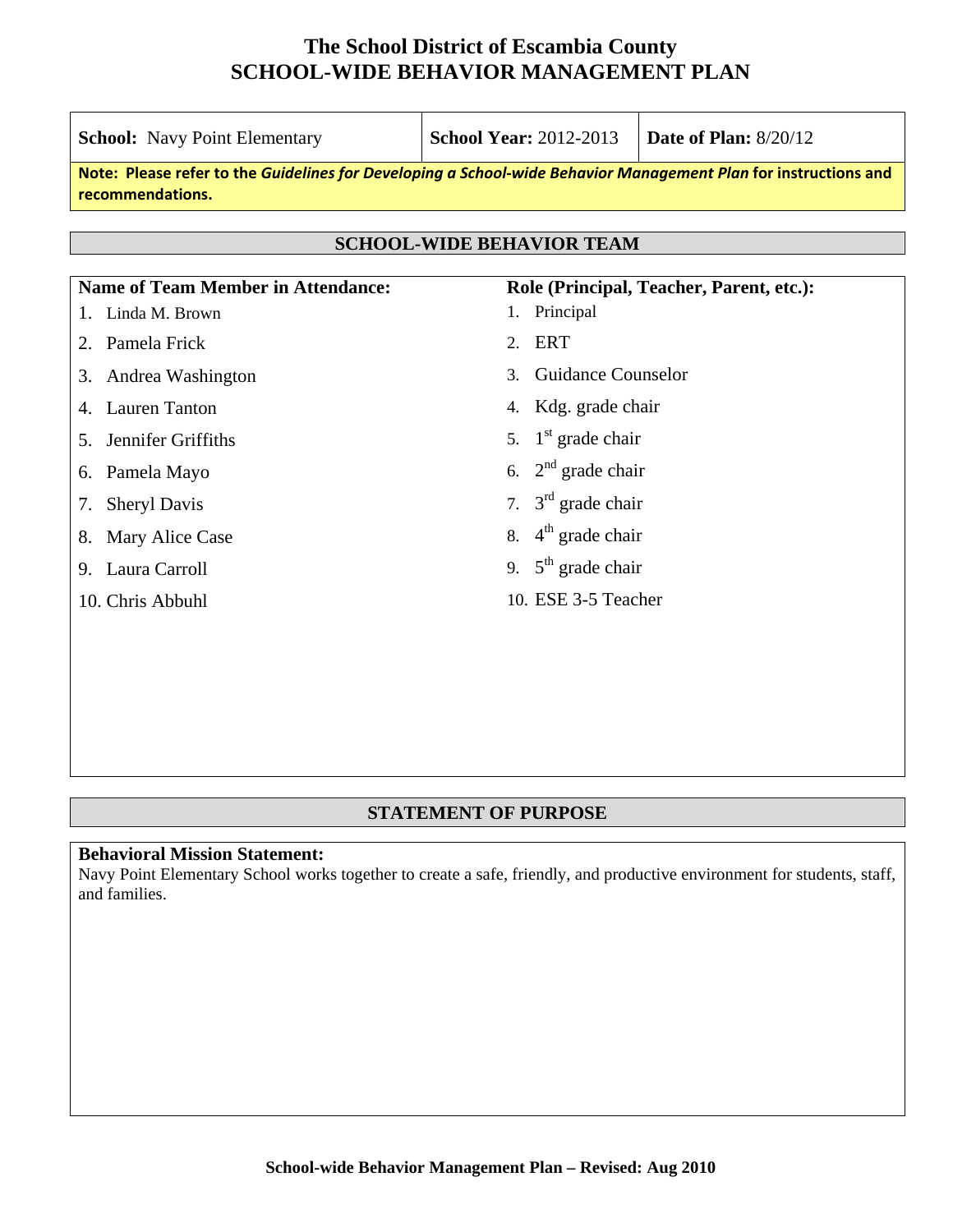#### **BASELINE DATA**

#### **PREVIOUS SCHOOL YEAR** 2011 - 2012

| <b>Office Discipline Referrals (ODR)</b>                                         |       |  |  |
|----------------------------------------------------------------------------------|-------|--|--|
| Number of Office Discipline<br>Referrals (ODR)                                   | 42    |  |  |
| Average ODR per Student<br>$(\text{\# ODR} \div \text{\# of students enrolled})$ | .009  |  |  |
| Number of Students with ODR                                                      | 37    |  |  |
| <b>Attendance</b>                                                                |       |  |  |
| <b>Average Daily Attendance</b>                                                  | 93.5  |  |  |
| Excused Tardies (Elem)                                                           | 86    |  |  |
| Unexcused Tardies (Elem)                                                         | 3,393 |  |  |
| Excused Early Check-outs (Elem)                                                  | 53    |  |  |
| Unexcused Early Check-outs (Elem)                                                | 1,802 |  |  |

| <b>Out-of-School Suspensions (OSS)</b>                           |      |  |  |  |
|------------------------------------------------------------------|------|--|--|--|
| Number of Incidents of<br>Out-of-School Suspension (OSS)         | 10   |  |  |  |
| Average OSS per Student<br>(# $OSS \div #$ of students enrolled) | .002 |  |  |  |
| Number of Students with OSS                                      | 10   |  |  |  |
| <b>In-School Suspensions (ISS)</b>                               |      |  |  |  |
| Number of Incidents of<br>In-School Suspension (ISS)             | 15   |  |  |  |
| Average ISS per Student<br>(# ISS $\div$ # of students enrolled) | .003 |  |  |  |
| Number of Students with ISS                                      | 14   |  |  |  |
| <b>Bullying Prevention</b>                                       |      |  |  |  |
| Percent of Students Trained                                      | 100% |  |  |  |
| <b>Percent of Staff Trained</b>                                  | 100% |  |  |  |

### **ADDITIONAL DATA AND OUTCOMES**

**What other data or outcomes will your school use for continuous monitoring of your school-wide behavior management plan (e.g., academic data, faculty attendance, school surveys, training, ESE referrals, etc.)? The outcomes may also include various ways of analyzing school-wide behavioral data as outlined in the** *School-wide Behavioral Data Guide* **(e.g., referrals/suspensions by grade level, location, problem behavior, time of day, student, class, etc.).**

Reduction in number of tardies and early check outs by following Attendance Action Plan.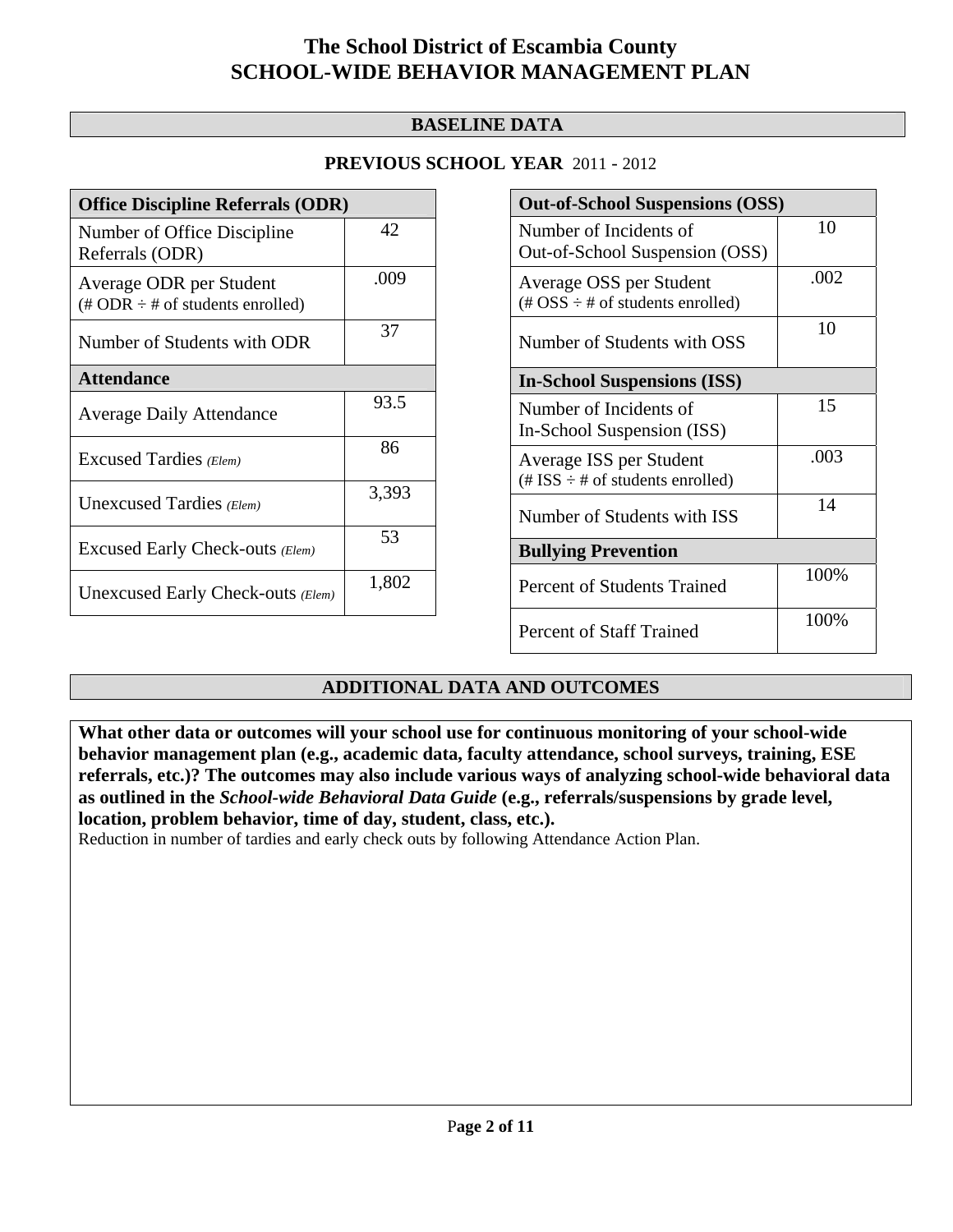### **SCHOOL-WIDE BEHAVIORAL GOALS**

|    | 1. Out-of-school suspension<br>Navy Point Elementary School will continue striving to keep the number of OSS low. Last year only 3.                                                                                                                                                                                                                                                                                                                                                                                                                                      |
|----|--------------------------------------------------------------------------------------------------------------------------------------------------------------------------------------------------------------------------------------------------------------------------------------------------------------------------------------------------------------------------------------------------------------------------------------------------------------------------------------------------------------------------------------------------------------------------|
|    |                                                                                                                                                                                                                                                                                                                                                                                                                                                                                                                                                                          |
| 2. | <b>Attendance</b><br>Navy Point Elementary's average daily attendance will be maintained at 93.5% or increased.<br>Tardies and early check outs will be monitored and marked excused or unexcused by the principal.<br>Monthly Attendance Child Study meetings have been scheduled for the 2 <sup>nd</sup> or 3 <sup>rd</sup> Wednesday each month.<br>Parents of students with 3 or more unexcused absences, tardies, or early check outs will be requested to attend the<br>Attendance Child Study meeting. The School Social Worker will be included in the meetings. |
|    | 3. Bullying                                                                                                                                                                                                                                                                                                                                                                                                                                                                                                                                                              |
|    | Bullying training will continue to be presented to faculty, staff and students.                                                                                                                                                                                                                                                                                                                                                                                                                                                                                          |
|    | 4. Office Discipline Referrals<br>Navy Point Elementary School will decrease the number of Office Discipline Referrals.                                                                                                                                                                                                                                                                                                                                                                                                                                                  |
|    |                                                                                                                                                                                                                                                                                                                                                                                                                                                                                                                                                                          |
| 5. | Tardies (Elementary – see attached plan) or Other School-wide Behavior Goal<br>Navy Point Elementary School will reduce the number of unexcused tardies.                                                                                                                                                                                                                                                                                                                                                                                                                 |
|    |                                                                                                                                                                                                                                                                                                                                                                                                                                                                                                                                                                          |
|    | 6. Early Check-Outs (Elementary – see attached plan) or Other School-wide Behavior Goal<br>Navy Point Elementary will reduce the number of unexcused early check outs.                                                                                                                                                                                                                                                                                                                                                                                                   |
|    | 7. Other School-wide Behavior Goal                                                                                                                                                                                                                                                                                                                                                                                                                                                                                                                                       |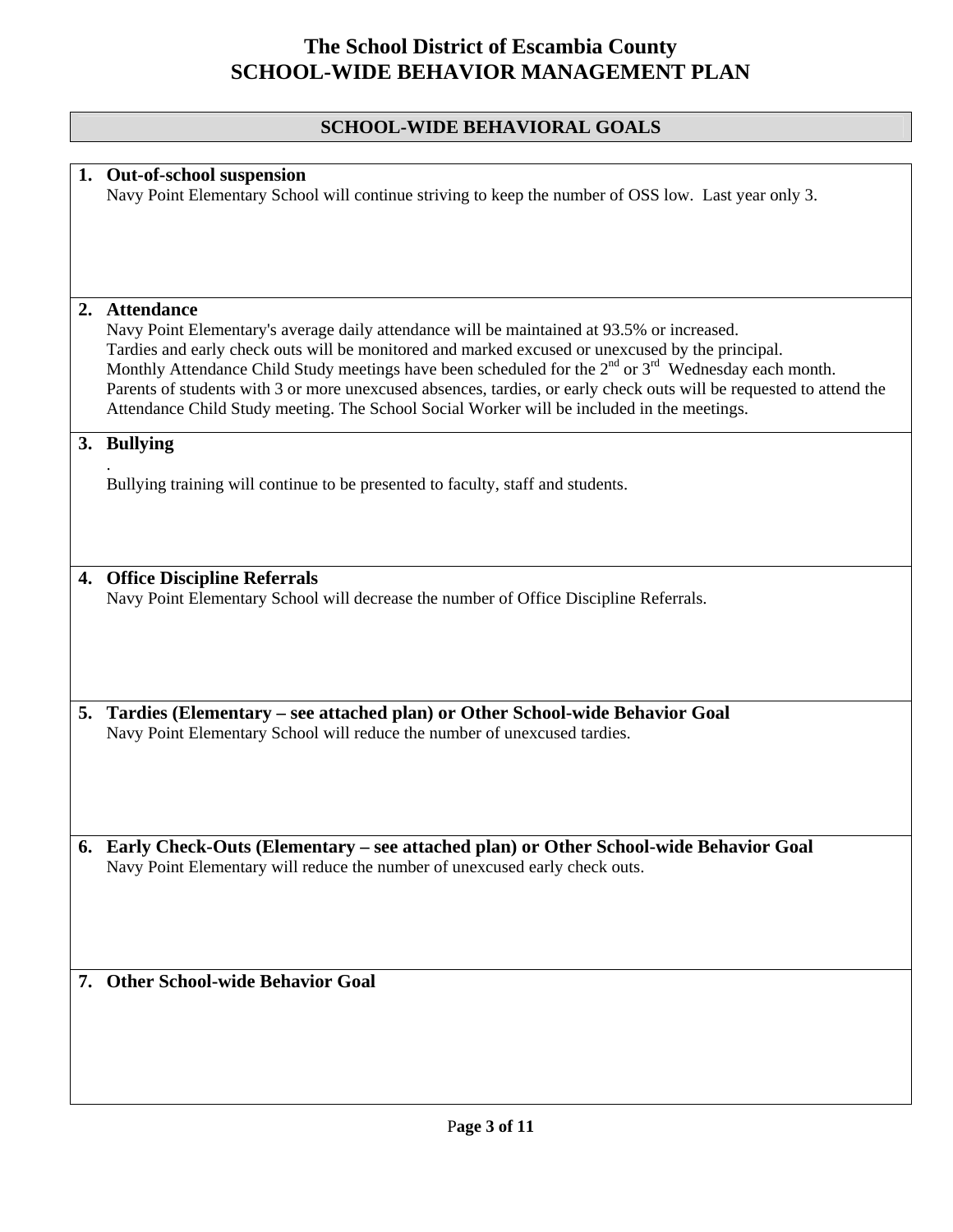#### **PROGRESS MONITORING**

**Your school-wide behavior team should meet to review data and discuss concerns or revisions to your school-wide behavior management plan once a month and complete progress monitoring forms quarterly. Describe when you plan to meet (days, location, and time) throughout the school year.**  Grade level meetings will include discussion on behavior concerns once per month during planning period in grade chairs' classroom. SWBMP Team will meet during the week ending each grading period at 2:00 p.m. in the media center. **Describe the procedures that your school will use to collect, summarize, and analyze the behavioral data prior to team meetings. Procedures are required for entering the information into the database, summarizing the data, and developing graphs using the** *School-wide Behavioral Data Guide***.**  Principal and ERT will submit referrals to Data Clerk for entering into data system. SWBMP Team will review School Data printouts from Data Clerk. Principal and ERT will complete the Behavior Monitoring Report each nine week period. **How will your school document the school-wide behavior team meetings?** All meetings are recorded on the school Learning Community Form ERT will serve as Chair person and be responsible for meeting documentation. **Describe how your school-wide behavior team will share the data and outcomes with your faculty, staff, and other stakeholders?**  School Wide Behavior Team will share data and outcome at facult/grade level/staff meetings. 9 week Data and progress will be shared at School Advisory Council meetings.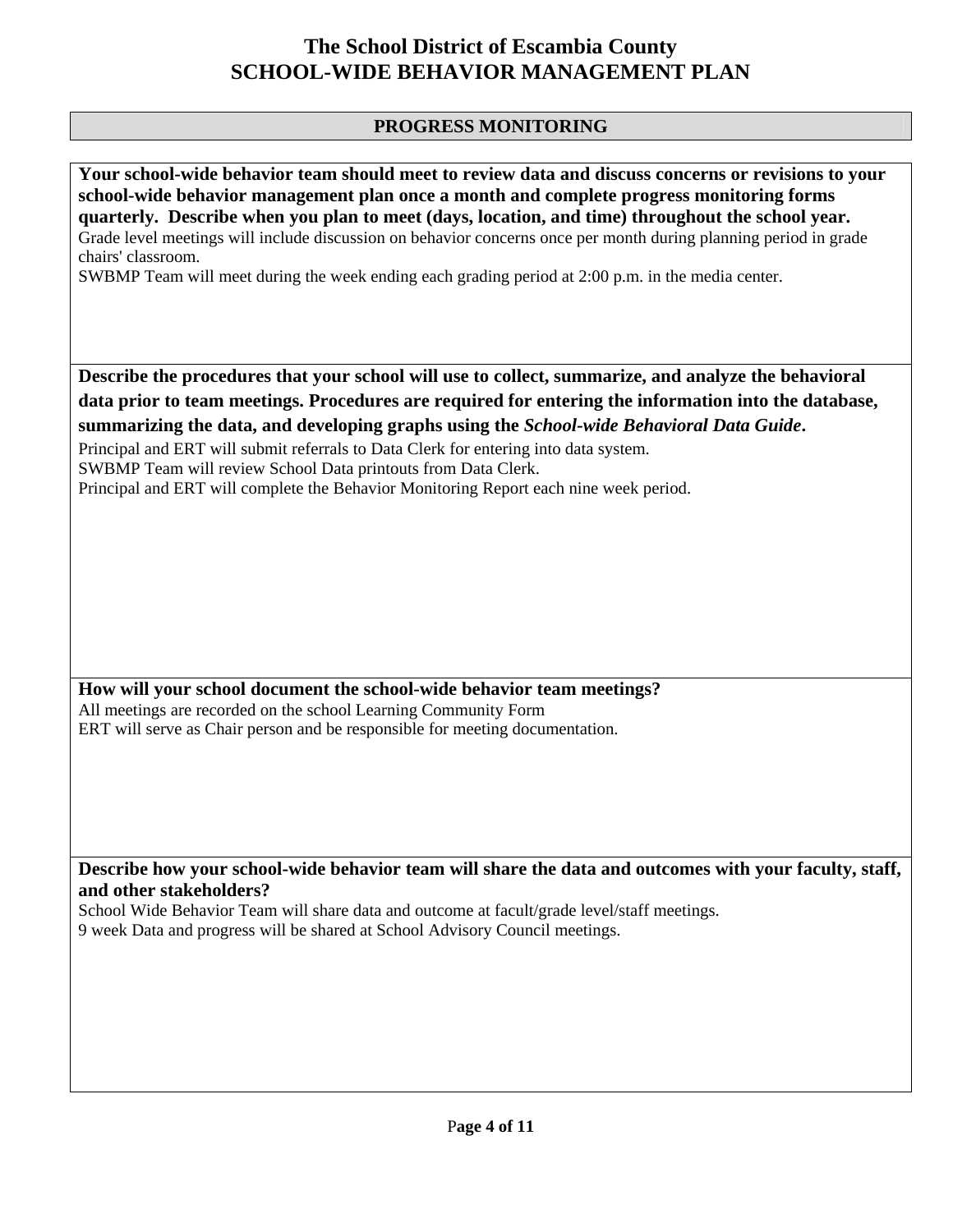### **SCHOOL EXPECTATIONS AND RULES**

**List 3 – 5 school-wide expectations**

1. Be respectful.

2. Be responsible.

 $3. Be$  safe.

|                                | <b>Setting:</b>                                                          | <b>Setting:</b>                                                  | <b>Setting:</b>                                          | <b>Setting:</b>                                                                              |
|--------------------------------|--------------------------------------------------------------------------|------------------------------------------------------------------|----------------------------------------------------------|----------------------------------------------------------------------------------------------|
| Rules/<br><b>Expectations:</b> | Cafeteria                                                                | Hallway                                                          | Restroom                                                 | Playground                                                                                   |
| Be Respectful                  | 1. Follow directions<br>given by faculty and<br>staff.                   | 1. Keep hands to<br>yourself and use an<br>inside voice.         | 1. Respect the privacy<br>of other students.             | 1. Be considerate of<br>others while playing.                                                |
| Be Responsible                 | 1. Talk using a quiet<br>voice.<br>2. Clean your area<br>before leaving. | 1. Walk on right side<br>of hallway.<br>2. Walk in line quietly. | 1. Wash hands.<br>2. Throw paper towels<br>in trash can. | 1. Follow directions of<br>PE coach and teachers<br>about using and<br>cleaning up equipment |
| Be Safe                        | 1. Walk<br>2. Keep hands and feet<br>to yourself.                        | 1. Walk<br>2. Keep hands and feet<br>to yourself.                | 1. Walk<br>2. Keep hands and feet<br>to yourself.        | 1. Follow playground<br>rules.                                                               |
|                                |                                                                          |                                                                  |                                                          |                                                                                              |
|                                |                                                                          |                                                                  |                                                          |                                                                                              |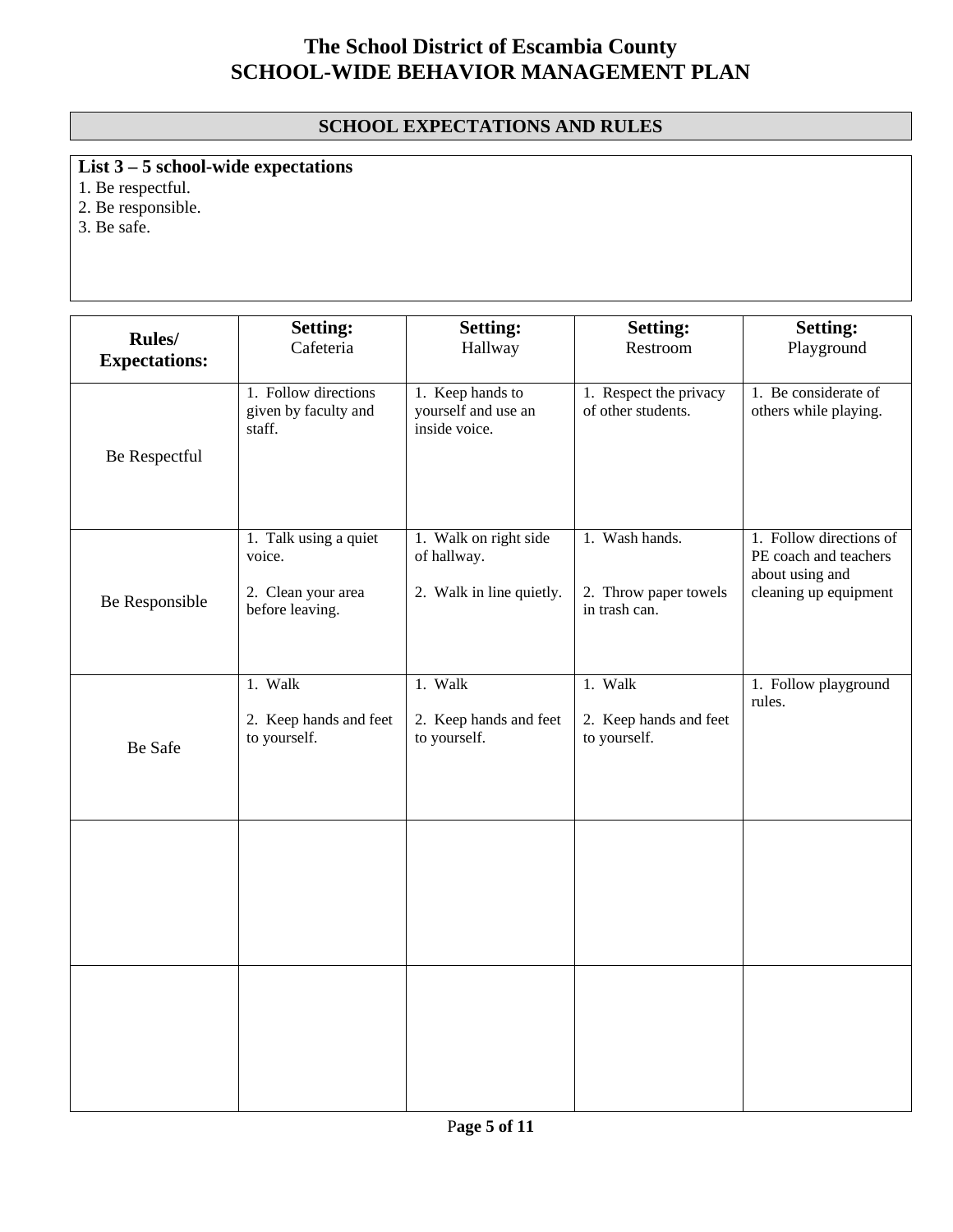#### **TEACHING EXPECTATIONS AND RULES**

**How will your school introduce the school-wide expectations and rules to all of your students and staff?** 

- 1. Expectations will be reviewed during faculty meeting with staff.
- 2. Teachers will review expectations with students.
- 3. Students will be issued a Rights and Responsibilities Handbook.
- 4. Each student/parent will sign that they have received the R&R Handbook.
- 5. Attendance Plan Letter will be sent home on 1st day of school.
- 6. Attendance and Behavior will be Highlighted on CCTV Broadcasts.

**During the school year, what activities will your school implement to encourage on-going direct instruction of the school-wide expectations and rules? How will your school embed the expectations and rules into the daily curriculum?** 

- 1. Expectations will be reviewed periodically on closed circuit television.
- 2. Clasroom Discipline Plan/rules displayed in classrooms.
- 3. Weekly Citizenship Reports will be sent home to parents.

#### **How often will you plan to provide refresher training on expectations and rules to staff and students in your school? How will you orient and teach new students who arrive mid-year?**

- 1. Faculty and staff will conduct a refresher of expectations with students upon returning from winter break.
- 2. Faculty and staff will be refreshed on expectations during faculty meetings.
- 3. Expectations will be reviewed periodically on closed circuit television.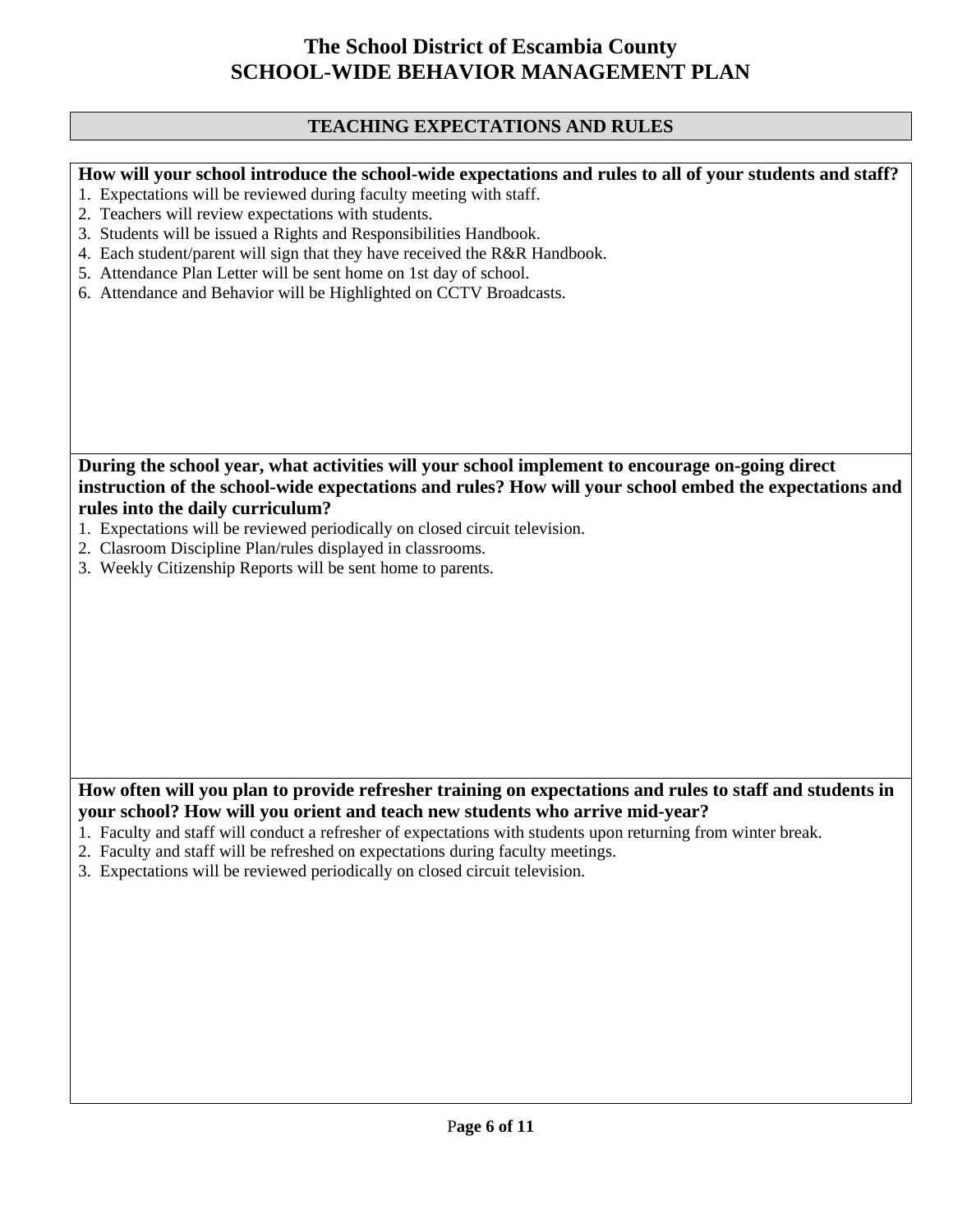#### **REWARD/RECOGNITION PROGRAM**

### **What type of reward system will you use?**

- 1. Positive praise
- 2. Students selected as Student of the Month will be recognized.
- 3. Weekly Citizenship Reports
- 4. Success Binder Progress Monitoring
- 5. Classroom reward systems developed by teachers
- 6. Perfect Attendance Ribbons
- 7. Safety Patrol/CCTV Crew-students grade 3,4,5

**Describe the behaviors for which you will reward or recognize students.** 

Appropriate behaviors that support our three school rules. Perfect Attendance with no tardies or early check outs.

## **How will you implement the reward system?**

Introduce and recognize students via CCTV Classrooms will have their own system: treasure box, stickers, extra center, etc… Perfect Attendance Ribbons end of 9 weeks grading period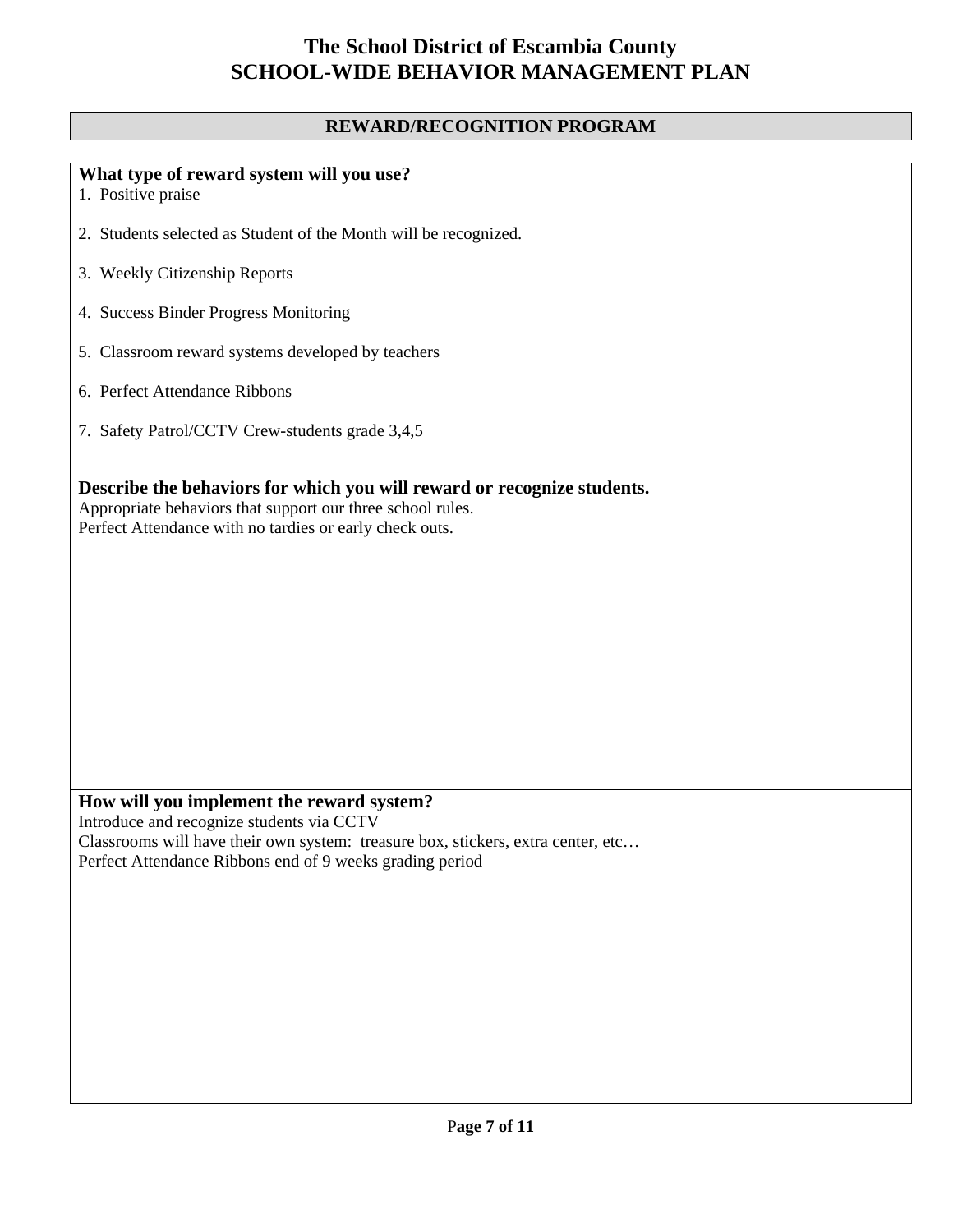### **DISCIPLINARY PROCEDURES**

| Explain the discipline process at your school. Differentiate between minor and major behavior                                                                                                                                       |  |  |
|-------------------------------------------------------------------------------------------------------------------------------------------------------------------------------------------------------------------------------------|--|--|
| incidents and describe the process for documenting and addressing both types of incidents.                                                                                                                                          |  |  |
| Minor:                                                                                                                                                                                                                              |  |  |
| -Follow classroom Discipline Plan<br>-Citizenship Report                                                                                                                                                                            |  |  |
|                                                                                                                                                                                                                                     |  |  |
| Major:                                                                                                                                                                                                                              |  |  |
| -Sent to Office                                                                                                                                                                                                                     |  |  |
| -Parents Called/Conference                                                                                                                                                                                                          |  |  |
| -Referral                                                                                                                                                                                                                           |  |  |
|                                                                                                                                                                                                                                     |  |  |
|                                                                                                                                                                                                                                     |  |  |
|                                                                                                                                                                                                                                     |  |  |
|                                                                                                                                                                                                                                     |  |  |
|                                                                                                                                                                                                                                     |  |  |
|                                                                                                                                                                                                                                     |  |  |
|                                                                                                                                                                                                                                     |  |  |
|                                                                                                                                                                                                                                     |  |  |
|                                                                                                                                                                                                                                     |  |  |
|                                                                                                                                                                                                                                     |  |  |
|                                                                                                                                                                                                                                     |  |  |
|                                                                                                                                                                                                                                     |  |  |
|                                                                                                                                                                                                                                     |  |  |
| What intervention strategies will your school use to prevent behavior that results in discipline referrals<br>and out-of-school suspensions?<br><b>School Duty Assignments:</b><br>-will provide adult supervision for all students |  |  |
|                                                                                                                                                                                                                                     |  |  |
| Teachers will:                                                                                                                                                                                                                      |  |  |
| -use weekly/daily citizenship reports                                                                                                                                                                                               |  |  |
| -conduct time-out in class or other classes, call home, move student's seat, conference with parents                                                                                                                                |  |  |
| -refer students to Principal, ERT and/or guidance counselor.                                                                                                                                                                        |  |  |
|                                                                                                                                                                                                                                     |  |  |
|                                                                                                                                                                                                                                     |  |  |
|                                                                                                                                                                                                                                     |  |  |
|                                                                                                                                                                                                                                     |  |  |
|                                                                                                                                                                                                                                     |  |  |
|                                                                                                                                                                                                                                     |  |  |
|                                                                                                                                                                                                                                     |  |  |
|                                                                                                                                                                                                                                     |  |  |
|                                                                                                                                                                                                                                     |  |  |
|                                                                                                                                                                                                                                     |  |  |
|                                                                                                                                                                                                                                     |  |  |
|                                                                                                                                                                                                                                     |  |  |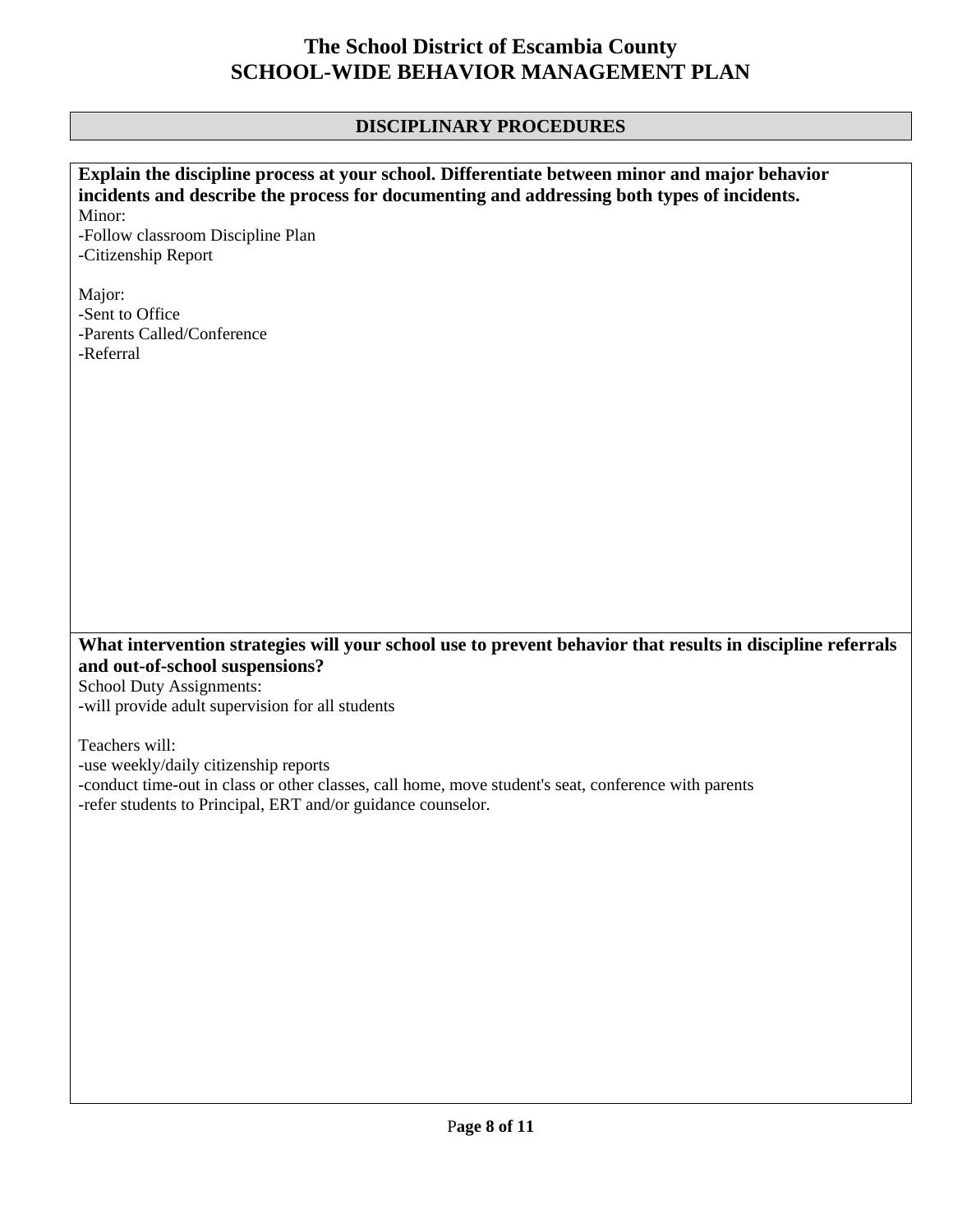### **DISCIPLINARY PROCEDURES (continued)**

| What are the consequences or disciplinary actions that are used in your school?<br>Behavior:<br>*time out in class<br>*time out in another class<br>*time out in office<br>*parent conferences<br>*written assignments<br>*in school suspension<br>*out of school suspension |
|------------------------------------------------------------------------------------------------------------------------------------------------------------------------------------------------------------------------------------------------------------------------------|
|                                                                                                                                                                                                                                                                              |
|                                                                                                                                                                                                                                                                              |
|                                                                                                                                                                                                                                                                              |
|                                                                                                                                                                                                                                                                              |
|                                                                                                                                                                                                                                                                              |
|                                                                                                                                                                                                                                                                              |
|                                                                                                                                                                                                                                                                              |
|                                                                                                                                                                                                                                                                              |
|                                                                                                                                                                                                                                                                              |
|                                                                                                                                                                                                                                                                              |
|                                                                                                                                                                                                                                                                              |
| Attendance:                                                                                                                                                                                                                                                                  |
| -Daily School Messenger call out for absences and tardies                                                                                                                                                                                                                    |
| -Letter for parents to sign at tardy check in and early check out for students with 3 or more unexcused                                                                                                                                                                      |
| -Attendance Child Study meeting with parents of students with 5 or more unexcused absences/tardies/early check outs                                                                                                                                                          |
| -Referral to Social Worker-5 or more unexcused                                                                                                                                                                                                                               |
| -Social worker determines referral for court appearance-10 or more unexcused absences                                                                                                                                                                                        |
| -Abscences, tardies, check outs high lighted on report cards and progress reports                                                                                                                                                                                            |
|                                                                                                                                                                                                                                                                              |
|                                                                                                                                                                                                                                                                              |
|                                                                                                                                                                                                                                                                              |
|                                                                                                                                                                                                                                                                              |
|                                                                                                                                                                                                                                                                              |
|                                                                                                                                                                                                                                                                              |
| For Middle or High Schools:                                                                                                                                                                                                                                                  |
| How do the adjudication guidelines complement your disciplinary procedures?                                                                                                                                                                                                  |
| N/A                                                                                                                                                                                                                                                                          |
|                                                                                                                                                                                                                                                                              |
|                                                                                                                                                                                                                                                                              |
|                                                                                                                                                                                                                                                                              |
|                                                                                                                                                                                                                                                                              |
|                                                                                                                                                                                                                                                                              |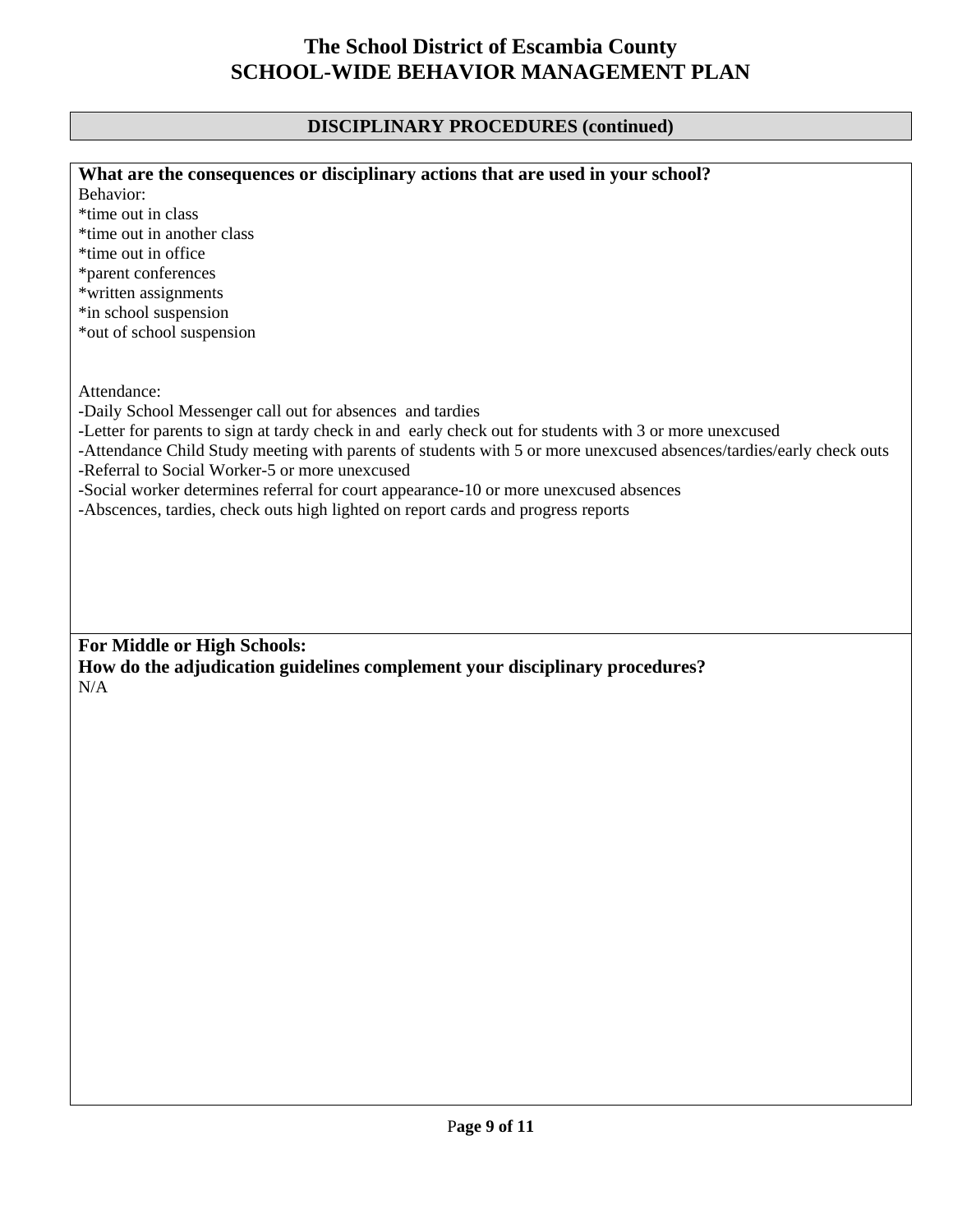### **TRAINING AND IMPLEMENTATION**

| Describe any training needs, material needs, and/or environmental arrangements necessary to         |
|-----------------------------------------------------------------------------------------------------|
| implement your school-wide behavior management plan.                                                |
| -ERT and 2 teachers will take the refresher CPI training                                            |
| -Guidance Counselor and Adm. clerk will monitor the tardy and early check out log                   |
| -Principal will determine excused or unexcused tardies and early check outs                         |
| -CCTV will be used to publisize and recognize good behavior and attendance                          |
| -Perfect Attendance Ribbons for end of 9 week grading periods                                       |
|                                                                                                     |
|                                                                                                     |
|                                                                                                     |
|                                                                                                     |
|                                                                                                     |
|                                                                                                     |
|                                                                                                     |
|                                                                                                     |
|                                                                                                     |
|                                                                                                     |
| Describe how your school will train all faculty and staff on your school-wide behavior management   |
| plan. How will you orient and teach new faculty and staff who arrive mid-year?                      |
| Staff will be trained on the the school-wide behavior plan during faculty meetings.                 |
| Grade level chairs will mentor any new or additional staff.                                         |
|                                                                                                     |
|                                                                                                     |
|                                                                                                     |
|                                                                                                     |
|                                                                                                     |
|                                                                                                     |
|                                                                                                     |
|                                                                                                     |
|                                                                                                     |
|                                                                                                     |
|                                                                                                     |
|                                                                                                     |
| What school-wide routines and procedures will be implemented by all faculty and staff to facilitate |
|                                                                                                     |
| your school-wide behavior management plan?                                                          |
| Faculty and Staff will review the three rules/expectations on a regular basis.                      |
| All classrooms will develop class rules and discipline plans.                                       |
|                                                                                                     |
|                                                                                                     |
|                                                                                                     |
|                                                                                                     |
|                                                                                                     |
|                                                                                                     |
|                                                                                                     |
|                                                                                                     |
|                                                                                                     |
|                                                                                                     |
|                                                                                                     |
|                                                                                                     |
|                                                                                                     |